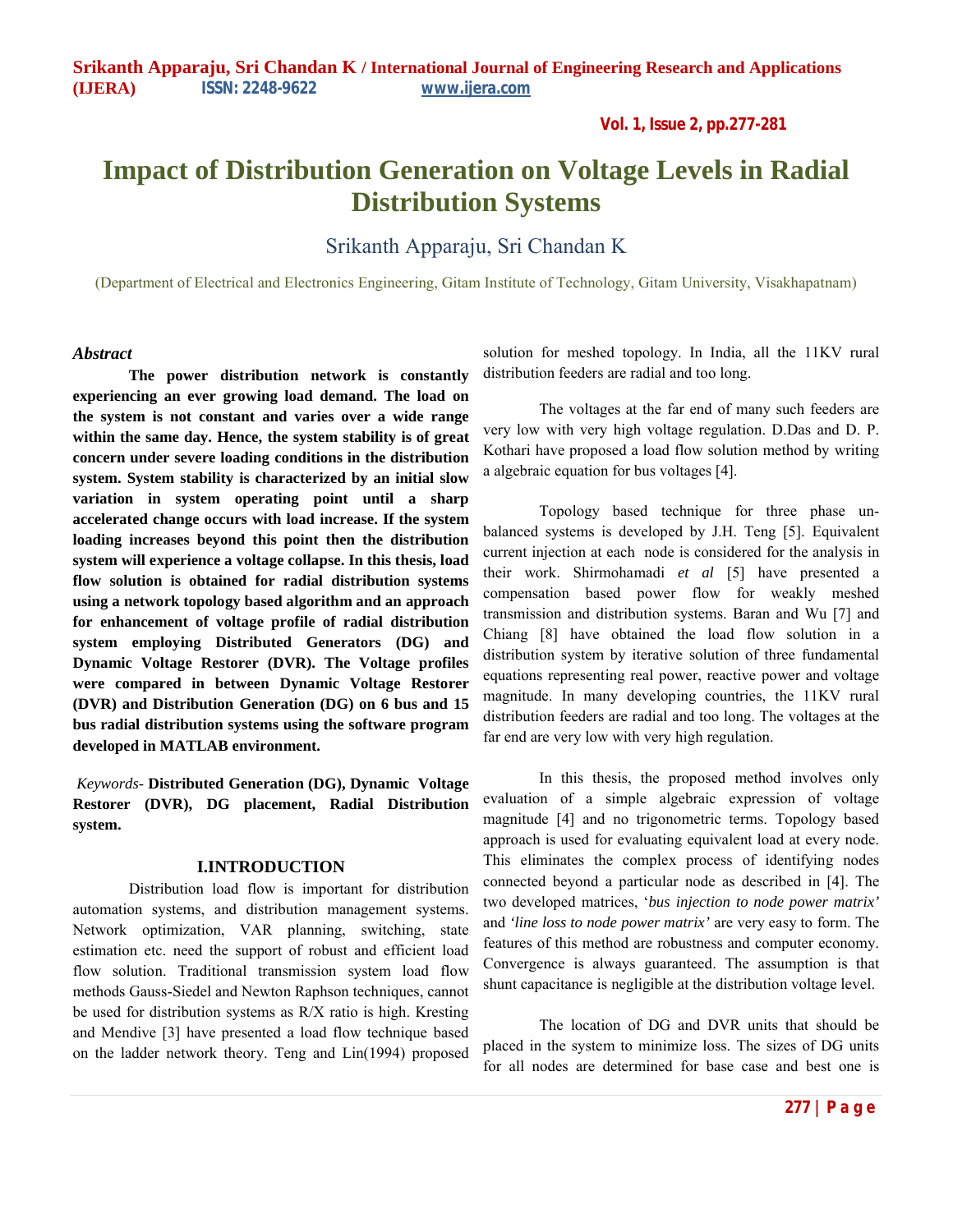chosen based on the maximum loss saving. This process is repeated if multiple DG locations are required by modifying the base system by inserting a DG unit into the system one-byone.

# **II. PROBLEM FORMULATION**



Fig.2.1 Formulation of Distribution Systems

 $P_2$  and  $Q_2$  are effective active and reactive powers supplied beyond node 2. Formulae have been derived in ref [4]. This model of calculating voltages is termed in [4] as simple and efficient method of load flow by Das and Kothari. The same equations are used along with the matrices developed from network topology. This model also requires less memory and rapid. The load flow equations used are,

$$
A[j] = P_2 R[j] + Q_2 X[j] - \frac{V_1^2}{2} \tag{1}
$$

$$
B[j] = \sqrt{[A[j]^2 - (P_2^2 + Q_2^2)(R[j]^2 + X[j]^2]}
$$
 (2)

$$
V_2 = \sqrt{[B[j] - A[j]]} \tag{3}
$$

$$
P_{\text{loss}}[j] = R[j] \ast \left[ \frac{\overline{r_1^2} + \overline{q_1^2}}{V_2^2} \right] \tag{4}
$$

$$
Q_{\text{loss}}[j] = X[j] \ast \left[ \frac{P_2^2 + Q_3^2}{V_2^2} \right] \tag{5}
$$

## *A. Bus-Injection to Node Power matrix: ( BINP)*

For distribution systems, the models which are based on the effective load at every node is very convenient. At each bus 'i' the complex power S is specified by,

$$
S_i = P_i + jQ_i \tag{6}
$$

Pi and Qi are the real power and imaginary powers at i<sup>th</sup> node. The set of equations can be written by applying Kirchhoff's current law (KCL) to the distribution network. The KCL equations will equally hold good for powers also. For example, consider a simple 6 bus system.  $N_2$ ,  $N_3$ ,  $N_4$ ,  $N_5$  and  $N_6$  are the equivalent powers at each node.

Vol. 1, Issue 2, pp.277-281  
\n
$$
N_2 = S_3 + S_4 + S_5 + S_6
$$
\n
$$
N_3 = S_3 + S_5
$$
\n
$$
N_4 = S_4 + S_6
$$
\n(7)

Where  $S_3$ ,  $S_4$ ,  $S_5$  and  $S_6$  are complex load powers respectively at buses 3,4,5 and 6. Effective load at Node [N] can be obtained by,

$$
[N] = [BINP] [S] \tag{8}
$$

The constant BIBP matrix has entries of 1 and 0 only. For a distribution system with m-branch sections and n-load buses, the dimension of the BIBC is m X n. The bus where there is no load need not enter into matrix [S].



Fig.2.2 Sample Distribution System.



## *B. Line Loss to Node Power matrix: (LLNP)*

The relation between the line losses and node power can be obtained by following equations.

$$
N_2 = S_{11} + S_{12} + S_{13} + S_{14} + S_{15}
$$

similarly,

$$
N_3' = S_{14}
$$
  

$$
N_4' = S_{15}
$$
 (10)

Complex power losses associated with lines 1,2,3,4,5 are given by  $S_{11}$ ,  $S_{12}$ ,  $S_{13}$ ,  $S_{14}$  and  $S_{15}$  respectively. Sum of the line losses appearing at Node 2, 3, 4, 5 and 6 are given by  $N_2$ ,  $N_3$ ,  $N_4$ ,  $N_5$ ,  $N_6$ . Total Line loss supplied by node2,  $N_2$ .

End nodes will not have to supply and line loss component. So, they will have all zeros in their corresponding rows. Node 2 will have to supply all the line losses except branch  $-1$  loss. $S_L$  is the column matrix containing all line losses.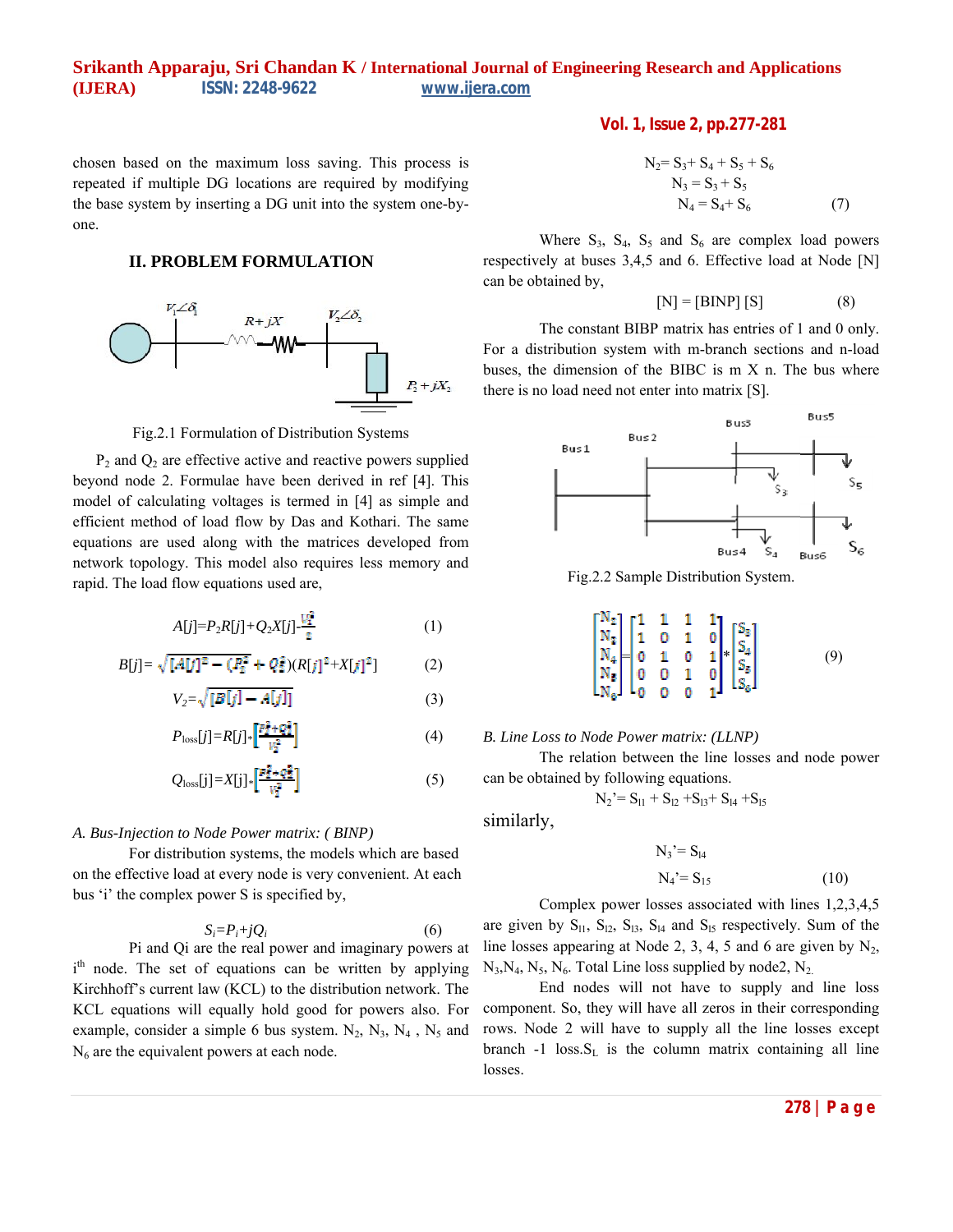$$
\begin{bmatrix} N' \end{bmatrix} = \begin{bmatrix} L \end{bmatrix} \begin{bmatrix} S_L \end{bmatrix}
$$
\n
$$
\begin{bmatrix} N_2' \\ N_3' \\ N_4' \\ N_5' \end{bmatrix} = \begin{bmatrix} 0 & 1 & 1 & 1 & 1 \\ 0 & 0 & 0 & 1 & 0 \\ 0 & 0 & 0 & 0 & 1 \\ 0 & 0 & 0 & 0 & 0 \\ 0 & 0 & 0 & 0 & 0 \end{bmatrix} \begin{bmatrix} S_{12} \\ S_{12} \\ S_{13} \\ S_{14} \\ S_{15} \end{bmatrix}
$$
\n
$$
(11)
$$

Effective load at each node =  $N + N'$  (12)

After calculating the effective load at each node, recalculate the receiving end voltages using the above equations  $(1) - (3)$ .

Calculate power losses using equations (4) and (5). The voltage values at all nodes change after adding losses.

# **III. DG PLACEMENT**

This algorithm determines the optimal size and location of DG units that should be placed in the system to minimize loss. First optimum sizes of DG units for all nodes are determined for base case and best one is chosen based on the maximum loss saving. This process is repeated if multiple DG locations are required by modifying the base system by inserting a DG unit into the system one-by-one.

## **3.1 Methodology**

Assume that a single-source radial distribution system with *n* branches and a DG is to be placed at bus *m* and  $\alpha$  be a set of branches connected between the source and bus m. The DG produces active current  $I_{DG}$ , and for a radial network it changes only the active component of current of branch set α. The currents of other branches are unaffected. Thus new active current  $I_{ai}^{new}$  of the  $i_{th}$  branch is given by

$$
\mathbf{I}_{\text{ai}}^{\text{new}} = \mathbf{I}_{\text{ai}} + \mathbf{D}_i \mathbf{I}_{\text{DG}} \tag{13}
$$

where Di = 1; if branch i $\square \alpha = 0$ ; otherwise, The loss  $P_{La}^{com}$ associated with the active component of branch currents in new system (when DG is connected) is given by

$$
P_{La}^{com} = \sum_{i=1}^{n} (I_{ai} + D_{i}I_{DG})^{2} R_{i} \qquad (14)
$$

The saving S is the difference between equation 2 and 5 and is given by

$$
S = P_{L0} - P_{L0}^{com} = -\sum_{i=1}^{n} (2D_i I_{ai} I_{DG} + D_{DG} I_{C}^2) R_i \tag{15}
$$

**Vol. 1, Issue 2, pp.277-281**

The DG current  $I_{DG}$  that provides maximum saving can be obtained from

$$
\frac{\partial s}{\partial t_{DE}} = -2\sum_{j=1}^{n} (D_i I_{ai} + D_i I_{DE}) R_i = 0 \quad (16)
$$

The DG current for maximum saving is

$$
I_{D0} = -\frac{\sum_{i=1}^{n} p_{i} I_{\alpha i} R_{i}}{\sum_{i=1}^{n} p_{i} R_{i}} = -\frac{\sum_{i \in \mathbb{Z}} I_{\alpha i} R_{i}}{\sum_{i \in \mathbb{Z}} R_{i}} \qquad (17)
$$

The corresponding DG size is

$$
P_{DG} = V_m I_{DG} \tag{18}
$$

Vm is voltage magnitude of bus-*m*. The optimum size of DG at each bus is determined using eqn  $(4.25)$ . Then saving for each DG is determined using eqn (4.22).

The DG with highest saving is candidate location for single DG placement. When the candidate bus is identified and DG is placed, the process is repeated to identify subsequent buses for DG placement.

#### **Algorithm for the Topology based Method**

*Step 1:* The system data is taken as,  $V_1 = 1.0$  pu. Line losses are assumed to be zero in the first iteration.

*Step 2:* BINP matrix and LLNP matrix are build.

*Step 3:* Peffective + j\*Qeffective, at each node using equation (4.10) were obtained. N represents the part of load powers in the effective load at various nodes.

where, S is the column matrix of all loads.

*Step 4:* Initialize iteration count =1.

*Step 5:* The receiving end voltages using simple formulae, from the equation (3)

*Step 6:* Power loss on all lines was calculated using the formulae from the equations(4) and (5).

$$
S_{\rm loss} = P_{\rm loss} + jQ_{\rm loss}
$$

*Step 7:* The power loss column matrix,  $S_L$  are multiplied with LLNP matrix to get N' matrix from the equation (11). N' represents the part of line losses in the effective load at various nodes.

*Step 8:* The total effective load at various nodes are calculated by adding the N and N' matrix from the equation  $(12)$ .

*Step 9:* Increment the iteration count Repeat the steps from step (5) using new effective loads at every node.

*Step 10*: If the difference in the voltages between present iteration and previous iteration is greater than 0.001 pu, then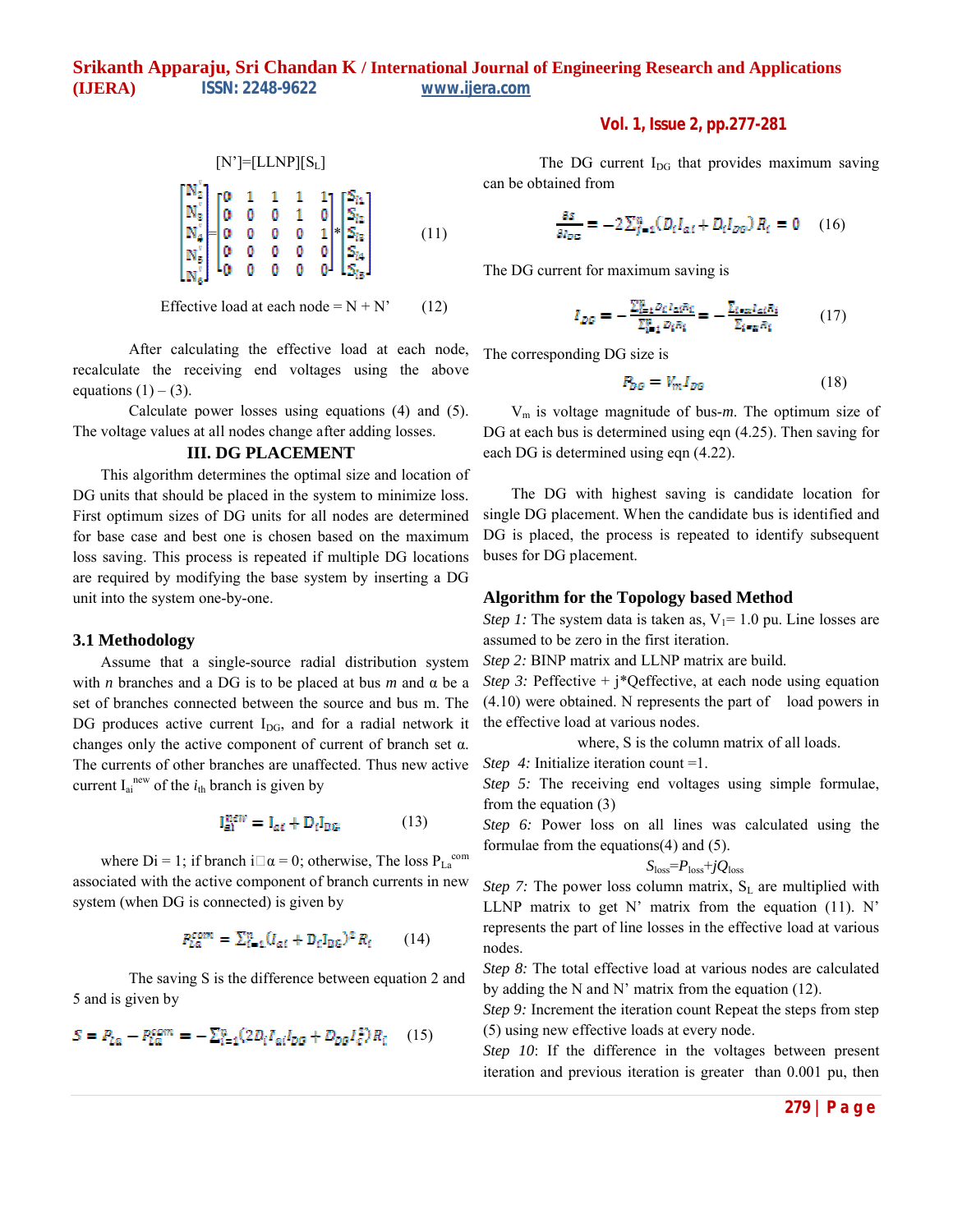# **Vol. 1, Issue 2, pp.277-281**

increment the iteration count and repeat from step(5), otherwise, print the result.

# **Algorithm for Single DG Placement**

*Step 1:* Conduct load flow analysis for the original system.

*Step 2:* Calculate  $I_{DG}$  and DG size using equations 8 & 9 for buses  $i=2...n$ .

*Step 3:* Determine saving using equation (15), for buses *i*=2…*n*.

*Step 4:* Identify the maximum saving and the corresponding DG size.

*Step5*: The corresponding bus is candidate bus where DG can be placed. Modify the active load at this bus and conduct the load flow again.

*Step 6:* Check whether the saving obtain is more than 1kW. If yes, go to step 2. Otherwise, go to next step.

*Step 7:* Print all the candidate locations to place DG sources and the sizes.

Since the DGs are added to the system one by one, the sizes obtained by single DG placement algorithm are local optima not global optimum solution.

#### **IV.RESULTS**

The Voltage profiles were compared in between the Dynamic Voltage Restorer (DVR) and Distribution Generation (DG) on 6 bus and 15 bus radial distribution systems.

The Line diagrams for a 6-Bus Distribution Systems are represents along with the line data and load data.

The corresponding results without and with compensation are represented in Table 1.

Table 1: Distribution Voltages for 6-Bus systems when compensation devices are kept at Bus 4.

| <b>VOLTAGE</b> | Without<br>Compensation | With Compensation |        |
|----------------|-------------------------|-------------------|--------|
|                |                         | <b>DVR</b>        | DG     |
| V1             |                         |                   |        |
| V <sub>2</sub> | 1.0291                  | 1.0182            | 1.0632 |
| V3             | 0.5253                  | 1.0052            | 1.0160 |
|                |                         |                   |        |

| V4 | 0.7203 | 1.0368 | 0.9731 |
|----|--------|--------|--------|
| V5 | 0.5258 | 1.0361 | 0.9350 |
| V6 | 0.5271 | 1.0458 | 0.9125 |

The Line diagrams for a 15-Bus Distribution Systems are represented along with the line data and load data. The corresponding results without and with compensation are

Table 2: Distribution Voltages for 15-Bus systems when compensation devices are kept at Bus 10.

represented in Table 2.

| <b>VOLTAGE</b> | Without<br>Compensation | With Compensation |                |
|----------------|-------------------------|-------------------|----------------|
|                |                         | <b>DVR</b>        | DG             |
| V <sub>1</sub> | $\boldsymbol{0}$        | $\boldsymbol{0}$  | $\overline{0}$ |
| V2             | 1.0008                  | 1.0016            | 1.0016         |
| V3             | 1.0046                  | 1.0056            | 1.0056         |
| V4             | 1.0293                  | 1.0233            | 1.0225         |
| V <sub>5</sub> | 0.1004                  | 1.0018            | 1.0030         |
| V <sub>6</sub> | 0.5319                  | 1.0199            | 1.0308         |
| V <sub>7</sub> | 0.5319                  | 1.0199            | 1.0308         |
| V8             | 0.1713                  | 1.0044            | 1.0075         |
| V9             | 0.1713                  | 1.0044            | 1.0075         |
| V10            | 0.1004                  | 1.0023            | 1.0030         |
| V11            | 0.5319                  | 1.0199            | 1.0308         |
| V12            | 0.1713                  | 1.0044            | 1.0075         |
| V13            | 0.1004                  | 1.0018            | 1.0030         |
| V14            | 0.1713                  | 1.0044            | 1.0075         |
| V15            | 0.5319                  | 1.0199            | 1.0308         |

**280 | P a g e**